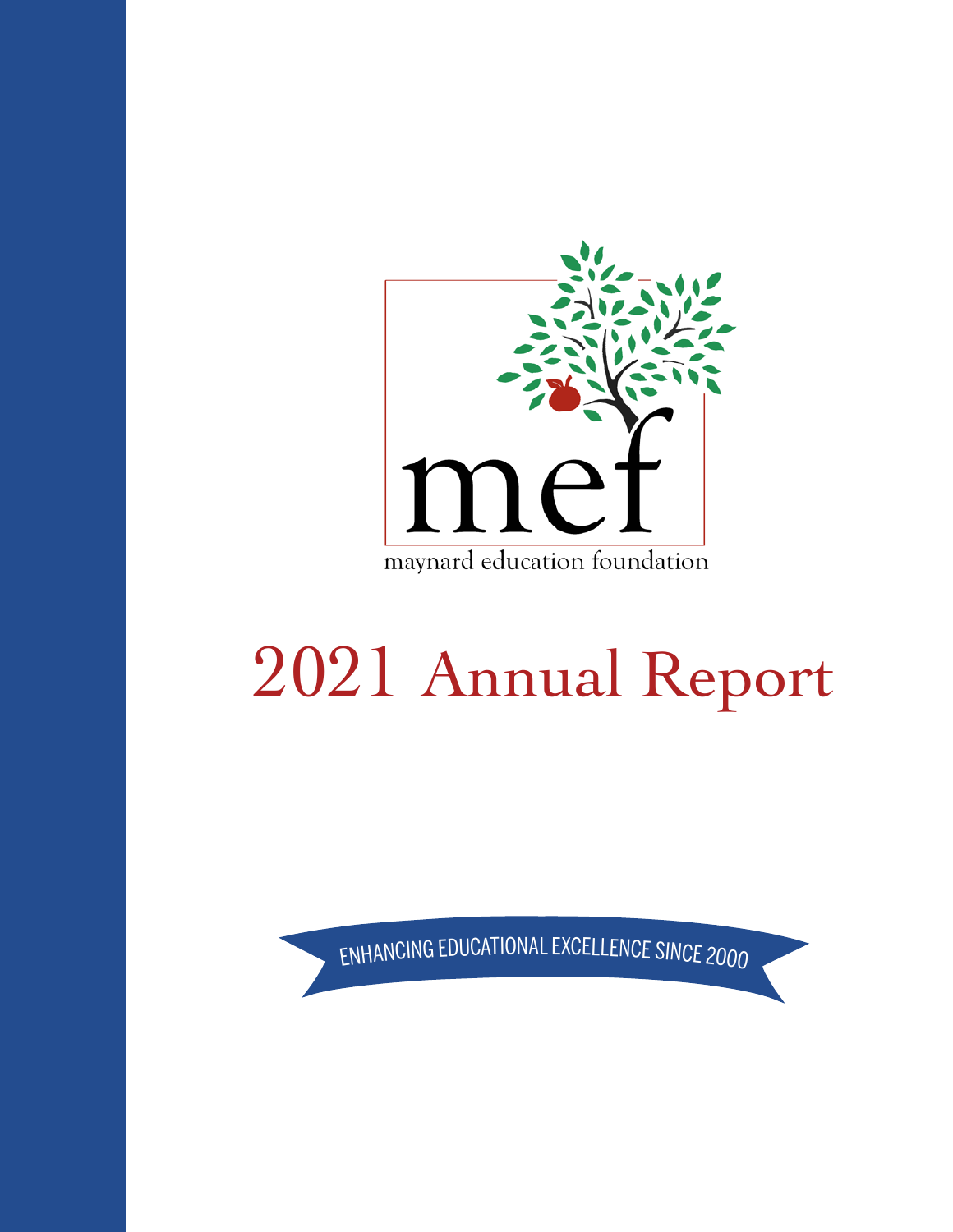## Board of **Trustees**

Ms. Fiona Nauseda, President Ms. Mary S. Brannelly, Clerk Ms. Mary Kay Landon, Treasurer Ms. Pauline Avery Ms. Lauren Sumiko Campion Ms. Amanda Hemm Ms. Sandra Hinds Ms. Gretchen Herault, former Treasurer Mr. Reggie Hobbs Mr. Tom Muldoon Ms. Julie Snyder Ms. Ann Stachowicz Ms. Jennifer Wayne

## Mission Statement

**The Maynard Education Foundation is an independent, non-profit 501 (c) 3 organization that uses its philanthropic contributions to enhance educational excellence in the Maynard Public Schools by funding ideas and projects which promote and celebrate academic rigor and achievement, excitement about learning, and innovation in instruction.**

## **Letter from President**

In a world of uncertainty, one thing remains certain, our need for community. When schools closed their doors at the onset of the pandemic, we dreamed of the day when our students could once again learn and grow together in a classroom. During remote learning, teachers formed new online communities and learned how to engage students from a distance, while students learned how to collaborate with peers from home. Our traditional ways of teaching and learning were turned upside down and our school community rose to the challenge.

Finding new, innovative ways of doing things is at the heart of the Maynard Education Foundation's (MEF) mission. MEF exists to provide teachers, students, and staff opportunities to pilot initiatives, experiment with new materials, fund enrichment activities, and participate in professional development opportunities that would not otherwise be possible. One of the most exciting and rewarding aspects of MEF is seeing ideas come to life in the schools. MEF funds grants in the areas of STEAM (Science, Technology, Engineering, Art, and Mathematics), ELA (English Language Arts), Physical Education, and more. The grants vary in size and scope—but they each tell the story of how seed money can make a difference in our classrooms.

MEF's grant program would not be possible without the support of our community. We are grateful to the individuals, businesses, sponsors, donors, and volunteers who participate in the Annual Appeal, Teacher Tribute Program, "The Taste" or "Restaurant Appreciation Week." Thank you for donating your time, expertise, and resources so that MEF can continue to fund grants that benefit Maynard Public School (MPS) students in PK – Grade 12.

During my tenure on the MEF Board, it has been my honor to collaborate with other MEF Board members, MPS staff, and community members to fulfill MEF's mission of enhancing educational excellence in the Maynard Public Schools. I have had the privilege of honoring and celebrating teachers at the "The Taste" and at our "Celebration of Teaching & Learning" each year. I have been inspired by the teachers who have received multiple grants over the years, and by the new staff members all of whom bring energy and creative ideas into their classrooms. As part of my role on MEF, I hear a lot of stories about educators that have made a positive difference in their families' lives. I am proud to be part of an organization that supports our teachers and staff.

Throughout this past year, our community has rallied together to find new ways to support each other and to keep our students learning. While education continues to evolve and schools adapt to the changing environment, the need for a dynamic and high-quality education remains the same. Thank you for being part of a community that values educational excellence in our schools.

In appreciation,

Frona Narseda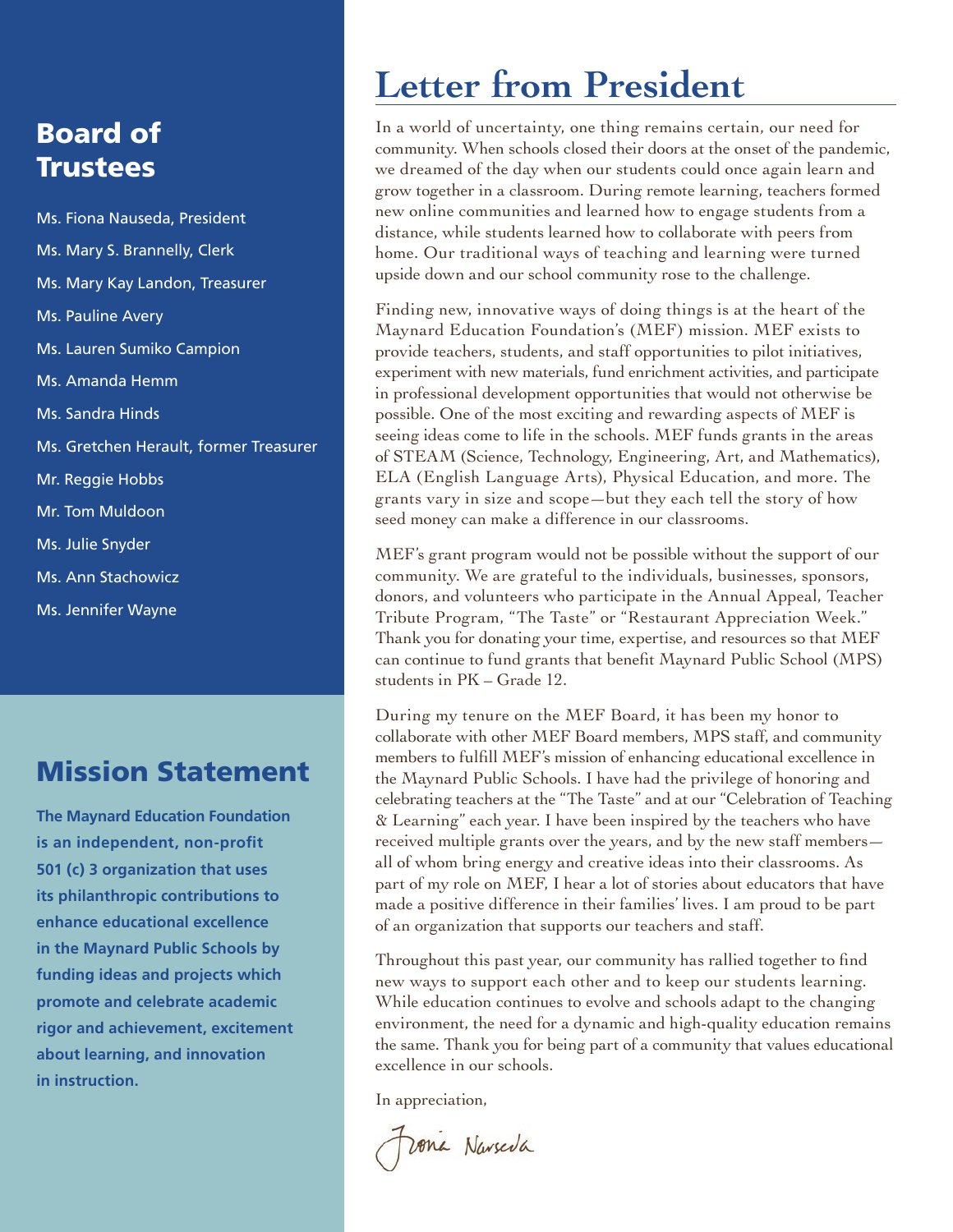# **Financial Information 2021**\*



## **Supporters**

The Maynard Education Foundation gratefully acknowledges the following corporations and individuals whose generous contributions funded innovative learning opportunities in the Maynard Public School system in 2021.

Anonymous (9) Acacia Communications, Inc. (Maynard, MA)**\*** Acton Funeral Home (Acton, MA)**•** The Avery Family The Bartlett Family Michael Barth The Baldasaro Family Orla Blount Mary and Jim Brannelly The Briggs Family The Carlisle Family The Caloggero Family Capital Group Properties (Southborough, MA)**•** Lauren & Chris Campion Chris & Allison Clements The Cloutier Family The Courville Family Marc and Meghan Cryan Sarah & Conor Donnelly The DeCastro Family The DeChellis Family The DeLand Family The Donovan Family Ellen Duggan Kathleen Ehlers Colleen Finnerty

Greta Friel The Hemm Family The Herault Family Hermann Dexter Lodge #133, International Order of Odd Fellows**\*** The Hochmuth Family Evan Hogan and Family The Hunt Family Ink Etc. Marketing**\*** The Kelly Family The Konieczka Family The Kuhn Family The Kim Family The Kucich Family The Lalli Family The Leahy Family The Lilley Family The MacKay Family James and Elaine McCann Mary McCormack The Marino Family Middlesex Savings Bank (Maynard, MA)**\*** The Moore Family The Morgan Family Una Frances Murray Family Tom Muldoon The Nauseda Family

Open Door Education, LLC**\*** The Panther Group**\*** Janice Peters The Peters Family Deb Raschi Sharon Santillo Henri Robert & Family Jacquie Rodgers The Schluter - Sinopoli Family The Stachowicz Family Mike Stanitski Stratus (Maynard, MA)**•** The Sutton Family The Swayze MacCrimmon Crew Molly Marcotte and Family Ethan Talcoff & Family The Tummino Family The Wilkins Family Julie & Sophia Wisniewski The Pizzuto - Willoughby Family The Wilson Family

| * Summa Cum Laude      | $$1,500+$ |
|------------------------|-----------|
| ~ Magna Cum Laude      | \$1,000   |
| <sup>^</sup> Cum Laude | \$500     |
| <b>·</b> Dean's List   | \$250     |
|                        |           |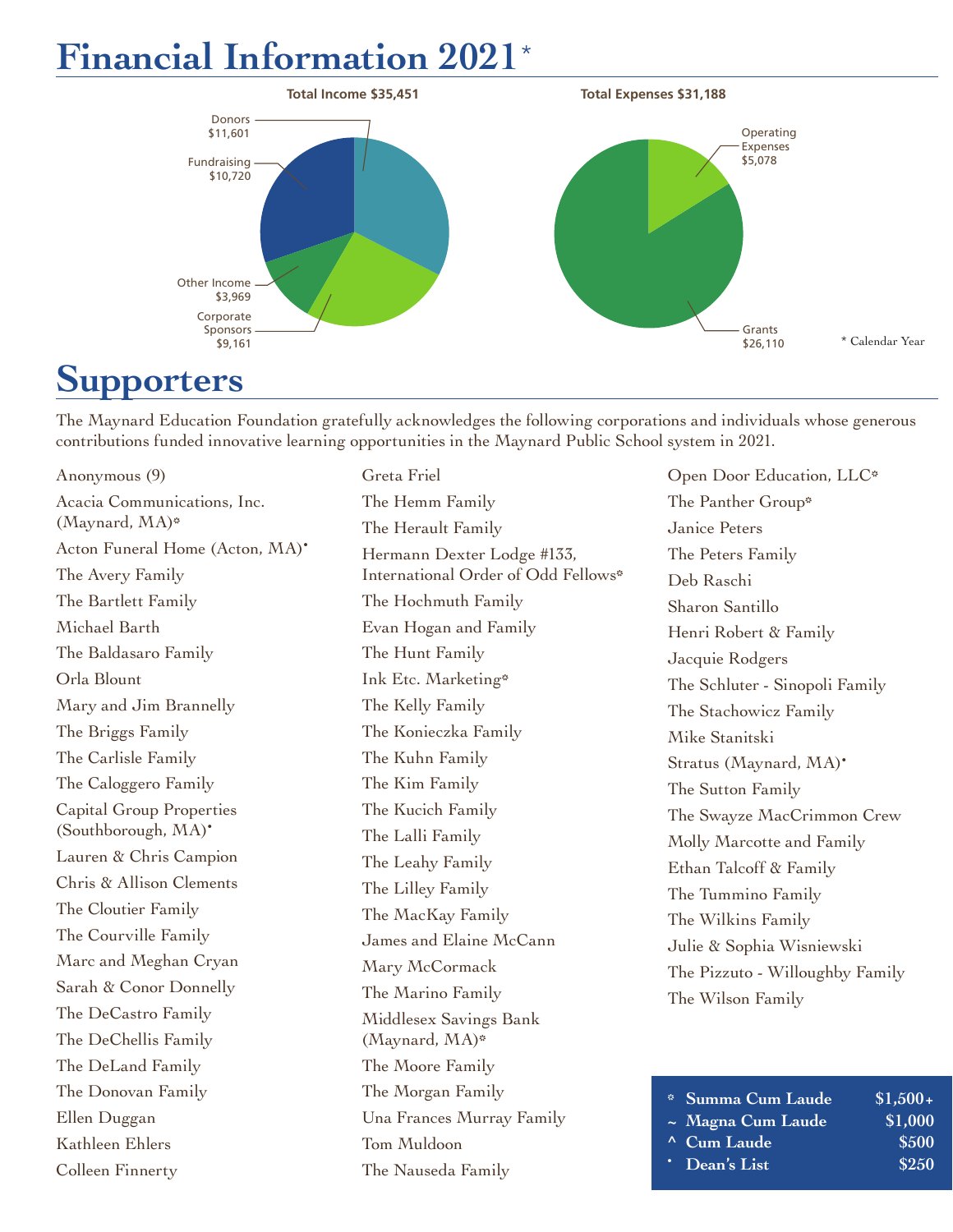### **STEAM (Science, Technology, Engineering, Art, and Mathematics)**

• Fowler's Makerspace teacher used grant funds to purchase a Glowforge Laser Engraver, air filter, and materials, giving students the opportunity to create their own two-dimensional designs that could be engraved and cut into a variety of projects. Fourth graders hand drew custom bookmarks and keychains, while 7th and 8th graders designed custom wooden signs.

*"I think there is just such high engagement and interest in the ability to laser engrave. It is a powerful tool to say if you follow these steps we can create a real project for you to bring home."*

– Laura Potito, Fowler School

• At Green Meadow, students are using a VEX 123 Robotics classroom bundle of 12 interactive, programmable robots for coding and computer programming sequences. By just using touch, students can control movements and sounds and learn basic logic and problem solving. Students are honing valuable hands-on skills with problem-solving, troubleshooting, invention, and innovation.

*"Students are learning to code and manipulate their robots, learning how to debug and improve their existing processes, as well as learning about how this technology is being used to meet all kinds of needs in our society."*

– Lisa DiSalvatore, Green Meadow Elementary School

• Grant funding for Virtual Reality headsets and devices at Fowler allowed students in Latin class to experience the ancient world in a new and engaging manner. Using virtual reality, students are able to explore historical places around the world, including the Colosseum in Rome!

*"Just hearing the students' excitement when they would walk into class and see the VR headsets ready for them (has been a highlight.)"*

– Adam Steiner, Fowler School

#### **Professional Development**

• Fowler's Speech and Language Pathologist used grant funds to attend dyslexia on-line seminars using Structured Literacy, a phonics-based, systematic, highly structured, and multisensory approach to reading instruction.

*"The instructional strategies are beneficial not only for struggling students in a special education setting, but also for students in the general education setting."*

– Mary Finnegan, Fowler School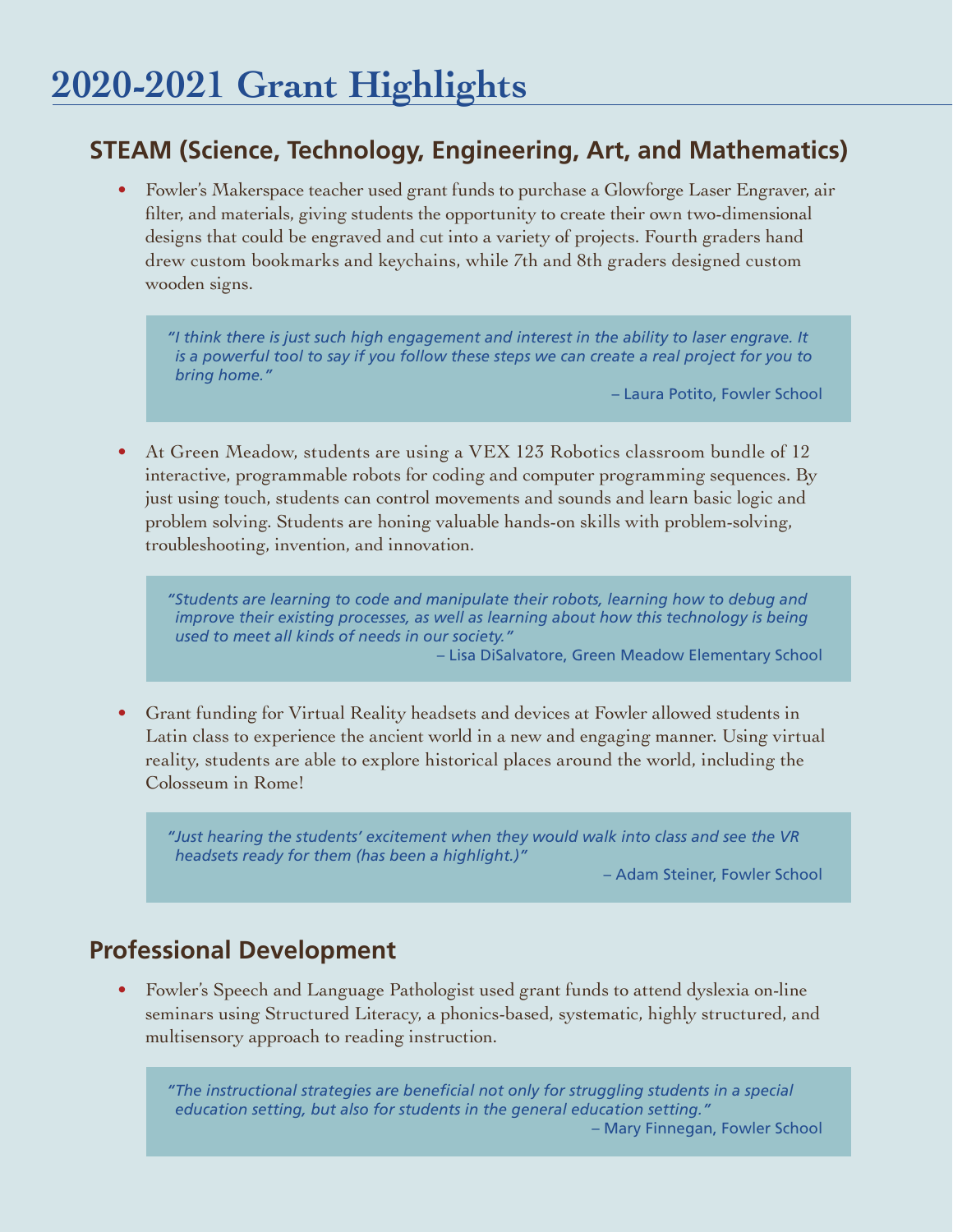#### **Student Initiatives**

Senior Adam Fowler wanted MHS students to have the opportunity to be part of Distributive Education Clubs of America (DECA), a nationwide non-profit that prepares emerging leaders and entrepreneurs for careers in marketing, finance, hospitality, and management. MEF provided funding to start a chapter of the DECA club right here at MHS and students are excited about this new opportunity to build skills that will lead them into the future!

#### **Remote Learning Support**

• When MHS Seniors were unable to complete in-person internships, MHS Senior Project coordinator, Jean LaBelle, identified NEPRIS as a way to give students access to professionals in different careers. Seniors were able to use the subscription for a total of 25 hours—connecting with professionals in different fields ranging from AI software engineers to learning skills such as animation and graphic design.

*"Many students were able to hear directly from people in the industry that they want to pursue. Students gained real insights into a 'day in the life' of various careers."* – Jean LaBelle-Pierce, Maynard High School

• Grant funds enabled Fowler students to experiment with Mosa Mack, which uses mystery story lines connected to scientific labs and engineering projects to challenge students. Scholastic News provided grade level informational text related to curriculum content areas at Green Meadow and Fowler. Flangoo Spanish provided digital middle school and high school texts of varied levels to support literacy in the Spanish language.

#### Grant Programs

The Maynard Education Foundation (MEF) funds proposals that bring innovative ideas to the Maynard Public Schools and provides opportunities for staff and students that are not typically covered by the district budget. MEF awards three different types of grants:

#### **Teacher Grants**

For pilot programs, materials, resources, guest speakers, enrichment activities, conferences, and professional development opportunities.

#### **Student Grants**

For student-initiated and student-led projects focused on improving the Maynard Public Schools (MPS). The student grant recipient works in collaboration with a MPS educator or staff member.

#### **Leadership Grants**

For administrators seeking to make a difference throughout the school system.